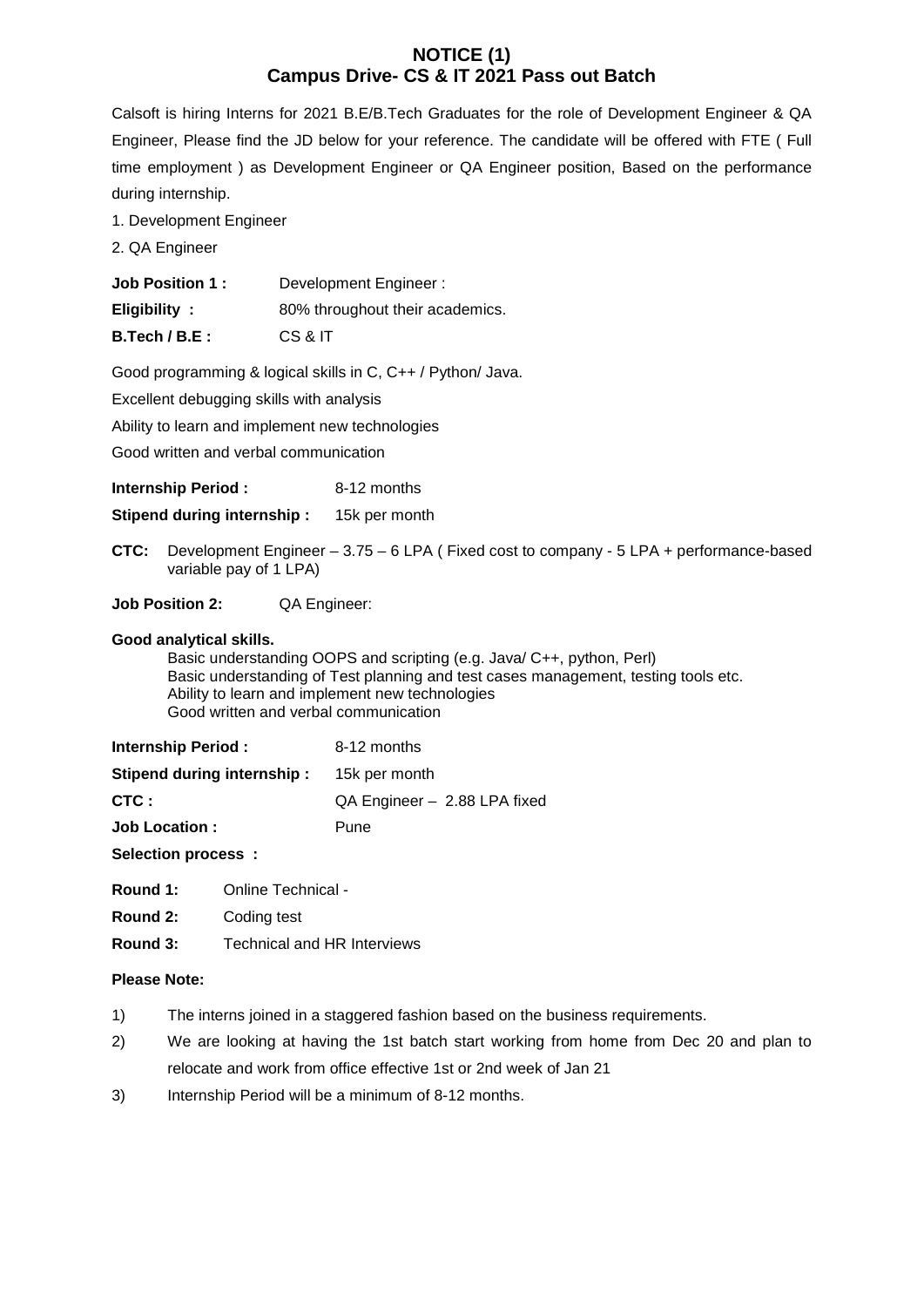# **NOTICE (2)**

# **Calsoft Campus Drive- CS & IT- 2021 Batch**

As per the data available with Central (T&P) office, Ujjain. Please find the below list of candidates eligible to participate in the online test on 27th Nov 2020

| 1)  | Aditi dubey            | aditidubeyofficial@gmail.com  | 9039468031 |
|-----|------------------------|-------------------------------|------------|
| 2)  | Aman Pandya            | aman15.pandya@gmail.com       | 9617254884 |
| 3)  | Ayushi Solanki         | ayushisolanki555@gmail.com    | 6268444158 |
| 4)  | Mahak Mishra           | mahakmishra1907@gmail.con     | 9131066174 |
| 5)  | Neha Gupta             | nehaagupta1220@gmail.com      | 9340596295 |
| 6)  | Nikhil Prajapati       | prajapatinikhil665@gmail.com  | 8103819076 |
| 7)  | <b>Prateek Gothwal</b> | prateekgothwal13@gmail.com    | 9399808367 |
| 8)  | Priyanshi Pandya       | priyanshipandya0107@gmail.com | 7400882911 |
| 9)  | Yashvi Solanki         | yashvisolanki8321@gmail.com   | 6268761886 |
| 10) | Yogesh Chouhan         | yogeshchouhan384@gmail.com    | 6260336605 |
| 11) | Arun Pandya            | arunpandya401@gmail.com       | 9424824971 |
| 12) | Harshita Chouhan       | harshitachn1999@gmail.com     | 7999774288 |
| 13) | Muskan Shaikh          | muskanshaikh11499@gmail.com   | 8889326455 |

# **Selection process:**

Round 1: Online Technical - ( MAPIT online test 27th Nov'2020 )

Round 2: Coding test (27th Nov'2020)

Round 3: Technical and HR Interviews

More Information on Mapit test & coding test schedule details will be updated in due respect of time.